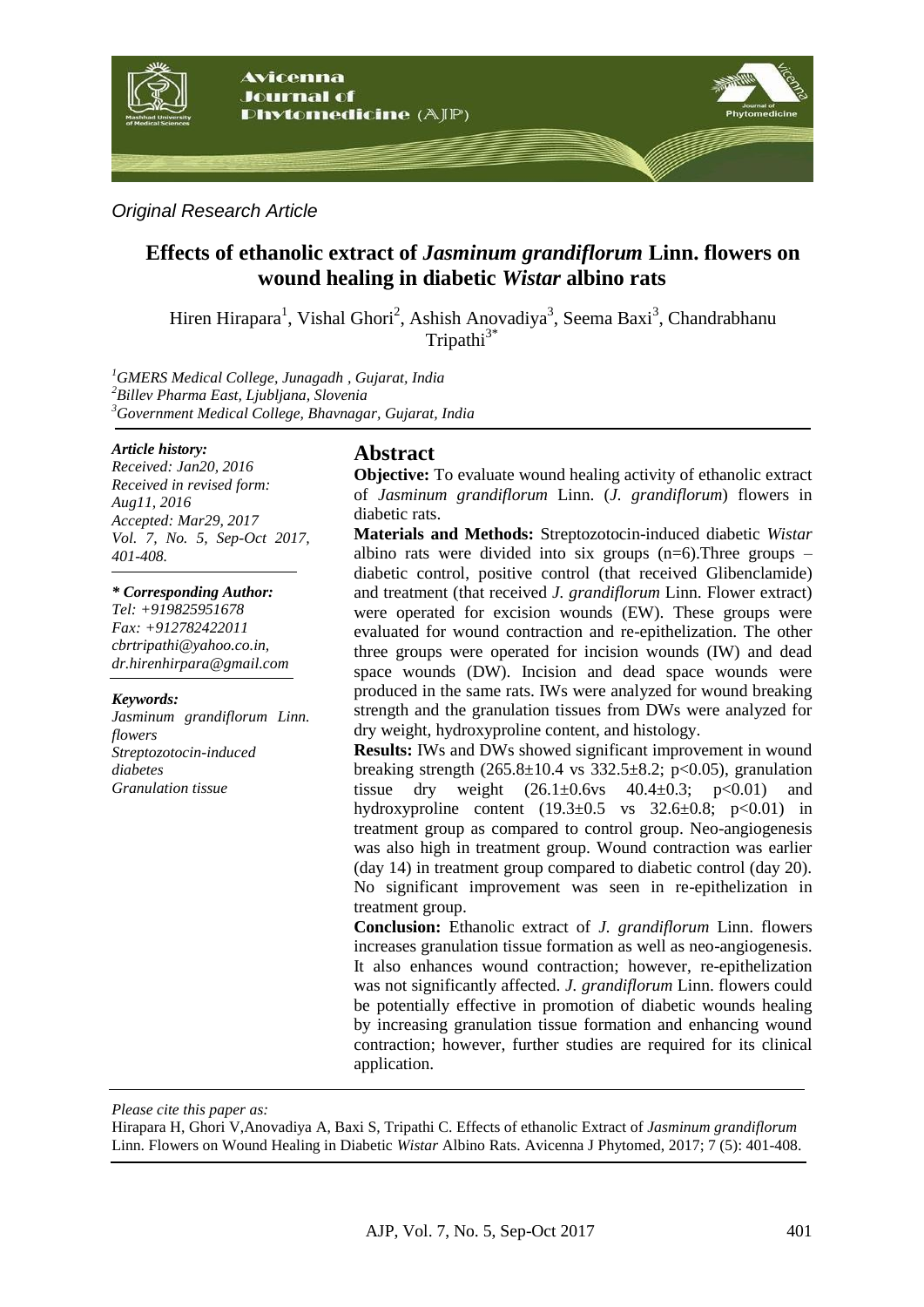# **Introduction**

The wound healing is a highly dynamic and complex process that involves cellular, physiological and biochemical events, leading to re-establishment of structural integrity and functional restoration of injured tissue. Impaired wound healing in patients with diabetes mellitus (DM) imposes high morbidity and health care cost (Singer and Clark, 1999; [Ramsey](http://care.diabetesjournals.org/search?author1=S+D+Ramsey&sortspec=date&submit=Submit) et al., 1999). It is one of the common complications associated with diabetes (Falanga, 2005). Diabetic patients often ignore lower extremity ulcers, which often, in their severe form, lead to amputation (Anderson, 2003). Causative mechanisms associated with impaired wound healing in diabetes are micro and macro vascular abnormalities, impaired epithelization and reduced angiogenesis (Traub and Bibber, 1995).

*Jasminum grandiflorum* Linn. ("*Spanish jasmine"* or *"Royal jasmine"*) is a plant of Oleaceae family. Its classical names are Jati, Malti or Rajputrika (Paarakh and Paarakh, 2009) and its flowers and leaves are widely used in folk medicine to prevent and treat breast cancers. Flowers are also useful in uterine bleeding when brewed as tonic (Mishra et al., 2010). *J. grandiflorum* Linn. contains triterpenoids, alkaloids, tannins, flavonoid, steroid, glycoside, terpenes, resins and salicylic acid (Nayak and Krishna, 2007; Patil and Saini, 2012). Moreover, flavonoids and triterpenoids are known to promote the wound-healing process due to their astringent and antimicrobial properties (Villegas et al., 1997; Tsuchiya et al., 1996). These compounds have antioxidant and antiulcer activities as well (Umamaheswari et al., 2007).

Enzymatic wound debridement may be the primary technique in some cases when surgical debridement is not possible, to promote wound healing (Ramundo and Gray, 2008). Protease enzymes found from various sources like plants, microbes, maggots and animals have been found to be useful in wound debridement (Walsh (Ed), 2003). A previous study showed that the protease enzymes present in *J. grandiflorum* Linn. may be responsible for its wound healing property (Vidyalakshmi and Selvi, 2013). An ethanolic extract of *J. grandiflorum* Linn. flowers has been found to improve wound healing in the excision, incision and dead space wounds in nondiabetic rats (Nayak and Krishna, 2007). The present study was designed to evaluate the wound healing effects of ethanolic extract of *J. grandiflorum* Linn. flowers in diabetic rats.

# **Materials and Methods**

The study was started after obtaining approval from Institutional Animal Ethics Committee (IAEC), Government Medical College, Bhavnagar (GMCB), Gujarat (India) (Approval No. – 26/2012; Pharmacology No.  $-$  24/2012). *Wistar*albino rats of either sex (weighing 200 – 350 g) were placed in individual polypropylene cages and acclimatized to laboratory environment for one week. The rats had free access to normal laboratory food and water *ad libitum*, and were kept under controlled room temperature (25±2 °C with 60–70 % humidity) and 12 hr-12 hr light-dark cycle.

## **Streptozotocin (STZ) - induced diabetes**

A single dose of streptozotocin 50 mg / kg (Alfa Aesar, A Johnson Matthey Company, MA/USA,) was given intraperitoneally to induce diabetes mellitus (Ghori et al., 2014). After four days, random blood sugar (RBS) was measured from a blood drop collected from the tail vein, using glucometer (Accu – Chek Go, Roche Diagnostic, Germany). The rats showing RBS >300 mg/dl were included in the study. To maintain RBS between 250–350 mg/dl, Insulin Neutral Protamine Hagedorn (NPH) (5 IU/kg; Wosulin, Wockhardt Limited, Aurangabad, India) was given subcutaneously, once a day.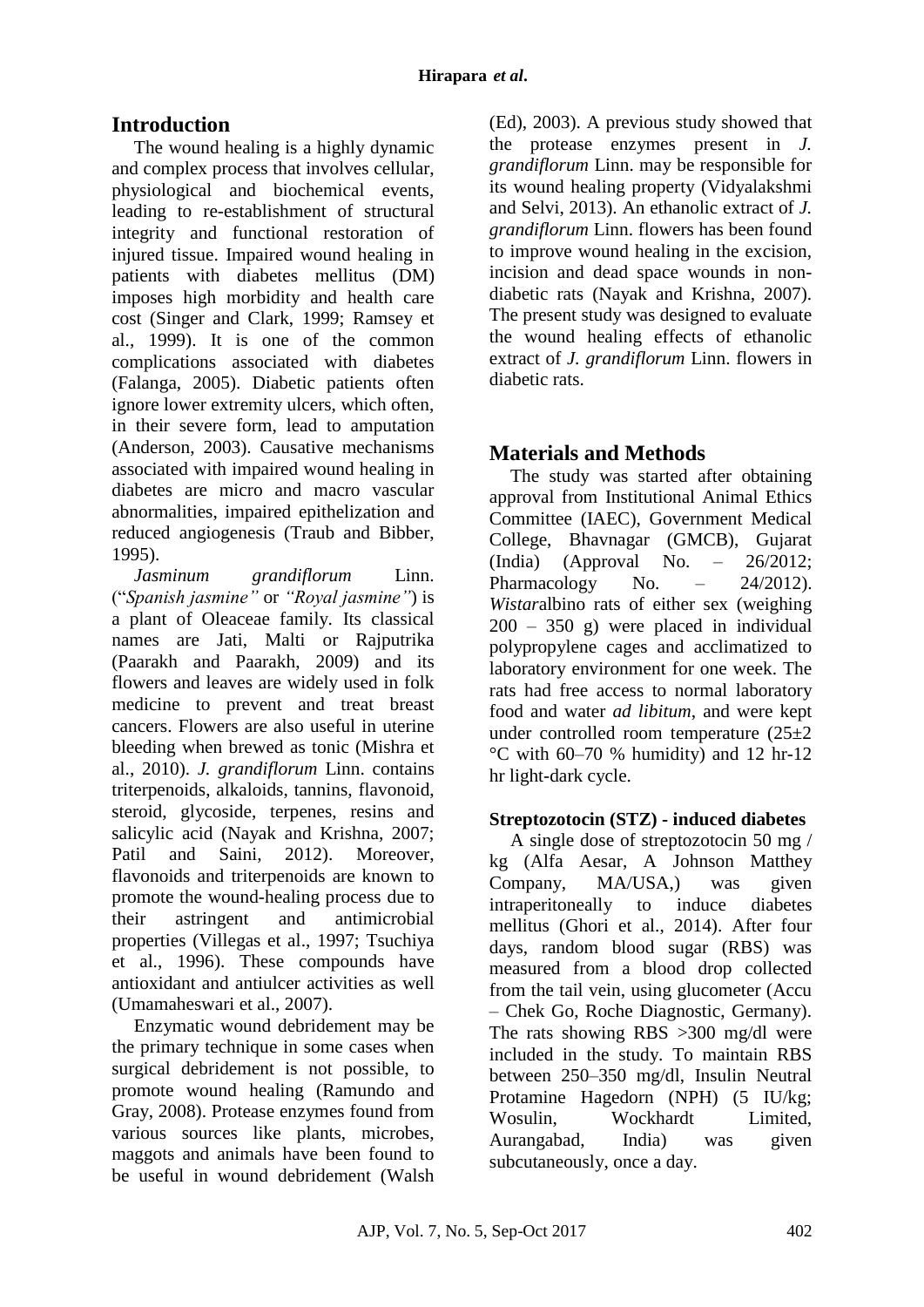## **Experimental design, and wound models**

Thirty six diabetic *Wistar* albino rats were divided into six groups (n=6 in each group). Three groups - Group I (Diabetic control), Group II (Glibenclamide – positive control) and Group III (*J. grandiflorum* Linn. flower- treated group) served as the excision wound groups and rats in these groups received distilled water 1 ml, glibenclamide (SIGMA Life science, New Delhi, India) 0.5 mg/kg and ethanolic extract of *J. grandiflorum* Linn. flower 250 mg/kg daily till complete healing of the excision wounds. Group IV (Diabetic control), Group V (Glibenclamide – positive control) and Group VI (*J. grandiflorum* Linn. flower) served as incision and dead space wound groups and received the same doses of respective treatment agents for 11 days as described above. Ethanolic extract of *J. grandiflorum*  Linn. flower was procured from Leopard Investments Ltd., Gujarat, India. Glibenclamide and extracts were dissolved in distilled water and given orally. All the wounds were inflicted under ketamine (75 mg/kg) and xylazine (10 mg/kg)-induced anaesthesia. All aseptic precautions were taken during infliction of wounds.

## **Excision wound**

A full-thickness circular skin (measuring approximately  $500 \text{ mm}^2$ ) section was excised from the nape of neck to produce excision wound (Morton and Malone, 1972).Wound contraction was evaluated by tracing wound margin on transparent plastic sheets. Wound area was measured soon after wounding and on days 3, 7 and 11. Re-epithelization was measured on the  $11<sup>th</sup>$  day of wounding when epithelization was visible. The plastic sheet was scanned and the wound area was measured using a UTHSCA image analyzer (version 3.00, The University of Texas Health Science Center, San Antanio, USA).Wound closure rate was calculated using the following formula (Ghori et al., 2014):

Wound closure rate (%) = (Area<sub>day 0</sub>–Area<sub>day n</sub> / Area $_{\text{dav }0}$   $\times$  100 Where  $Area_{day 0} = initial$  wound area on day 0 Area<sub>day n</sub> = area on the n<sup>th</sup> post-wounding day

The wound re-epithelialization was calculated using the formula mentioned below (Ghori et al., 2014):

Re−epithelialization (%) on the  $11<sup>th</sup>$ day = Total wound area (%) −Wound area not covered with epidermis (%).

### **Re-sutured incision and dead space wound**

Full-thickness para-vertebral incisions of 5-cm length were made on either side of the vertebral column and sutured with black silk 4.0 sutures (Ehrlich and Hunt, 1969). Dead space wounds were produced in the same rats by inserting and suturing sterile grass pith  $(2.5 \text{ cm} \times 0.3 \text{ cm})$  in the loose areolar tissue of the groins on either side. A sterile cotton pellet (weighing 10 mg) was inserted and sutured in loose areolar tissue of axillary region of either side. The sutures were removed on the  $7<sup>th</sup>$ day of wounding in incision wounds and on the  $11<sup>th</sup>$  day in dead space wounds. The incision wound breaking strength was measured on the  $11<sup>th</sup>$  post-wounding day by constant water flow technique described by Lee (Lee, 1968) under anaesthesia. The rats were sacrificed with high dose of ketamine and xylazine after measuring wound breaking strength. The granulation tissue formed on grass piths was utilized for the hydroxyproline estimation (Woessner, 1961) and histological examination. The hydroxyproline content was expressed as  $\mu$ g/100 mg of granulation tissue. The cotton pellets were excised from axillary region and dried overnight at  $60^{\circ}$ C in hot air oven. The weight of dried cotton pallet along with granulation tissue was expressed as mg / 100 g body weight (Dipasquale and Meli, 1965).

Haematoxylin and Eosine (H & E) stained sections of granulation tissues were semi-quantitatively analyzed by a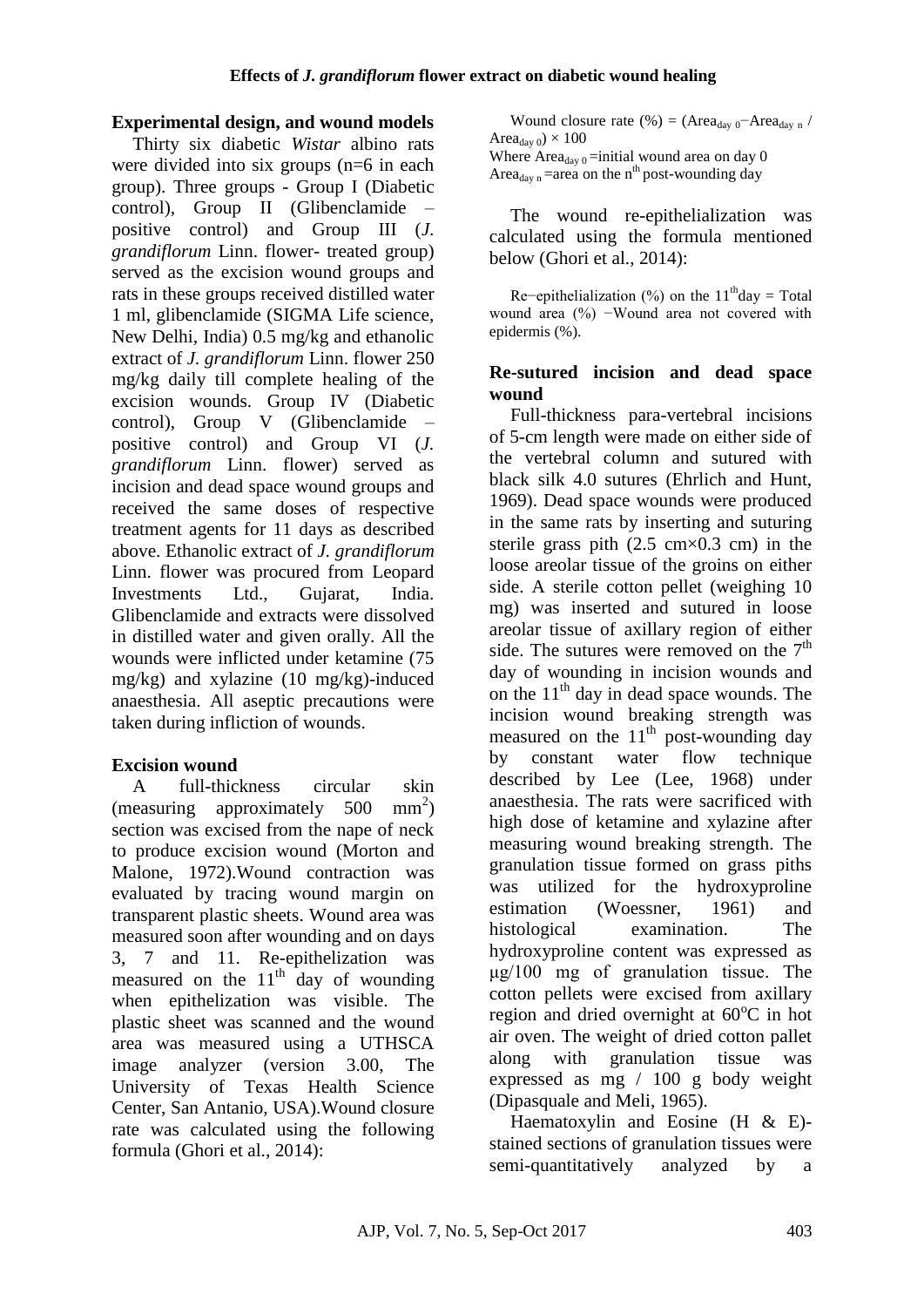pathologist and given a grade of  $1 - 4$  for the presence of polymorphonuclear cells, macrophages, fibroblasts and neoangiogenesis (Abramov et al., 2007).

#### **Statistical analysis**

All statistical analyses were done by using Graphpad instat demo version 3.0. The data were expressed as mean±Standard Error of Mean (SEM). One way analysis of variance (ANOVA) followed by Tukey-Kramer test for parametric variables and Kruskal-Wallis followed by Dunn's multiple comparison test for non-parametric variables were used to compare differences among means of different groups. Statistically significant differences were considered if  $p<0.05$ .

#### **Results**

# **Excision wound**

The wound closure in all the groups is shown in Figure 1. Wound contraction was significantly higher in treatment group than diabetic control group on days 7 and 14 but it could not reach a statistically significant difference on day 11 (Table 1). Re-epithelialization on the  $11<sup>th</sup>$  postwounding day was non-significantly higher than diabetic and positive control (Table 1). Initially, the wound closure was rapid (owing to wound contraction) followed by relatively slow healing as seen in Figure 2. Complete healing of wound was observed on the  $14<sup>th</sup>$  day in treatment group, on the  $17<sup>th</sup>$  day in positive control and on the  $20<sup>th</sup>$  day in diabetic control. There was no significant difference in reepithelialization between the treatment and positive as well as diabetic control group.

#### **Re-sutured incision and dead space wound**

Mean incision wound breaking strength on the  $11<sup>th</sup>$  post-wounding day and granulation tissue dry weight in treatment group were significantly higher as compared to diabetic control group (Table 2). There was no significant difference in these parameters between treatment and positive control (glibenclamide) group. The hydroxyproline content in granulation tissue in treatment group was significantly higher than both the diabetic control and glibenclamide group (Table 2).

A semi-quantitative histological analysis of granulation tissue obtained on  $11<sup>th</sup>$  post-wounding day did not show any difference in any of the parameters examined except for the neo-angiogenesis, which was higher in treatment group compared to diabetic as well as positive control group (Table 3).



Figure 1. The excision wound healing time course noted on post-wounding days 0, 3, 7, 11 and 14.



Figure 2.The wound healing curve shows the percentage of excision wound closure over the time period.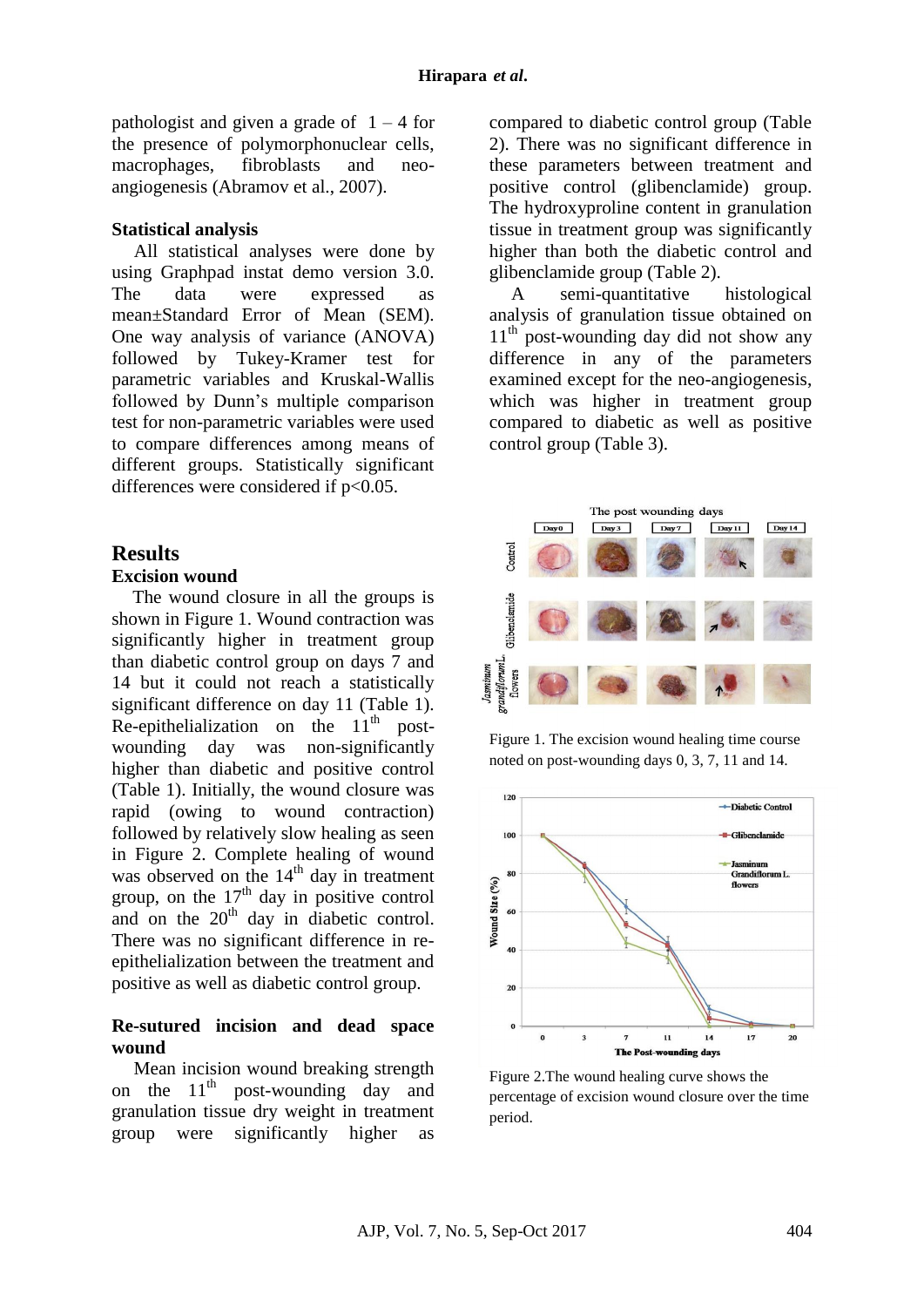#### **Effects of** *J. grandiflorum* **flower extract on diabetic wound healing**

| <b>Groups</b><br>$(n=6)$               | Wound closure $(\% )$ |               |              |                | Re-epithelialization<br>$(%) 11th$ Day |                |
|----------------------------------------|-----------------------|---------------|--------------|----------------|----------------------------------------|----------------|
|                                        | $3rd$ Day             | $7th$ Day     | $11th$ Day   | $14th$ Day     | $17th$ Day                             |                |
| Diabetic control                       | $15.3 + 1.4$          | $37.3 + 3.8$  | $56.3 + 3.4$ | $90.7 + 1.9$   | $98.2 \pm 0.5$                         | $56.01 + 2.5$  |
| Glibenclamide                          | $15.7 + 1.2$          | $46.7 + 1.8$  | $57.6 + 2.5$ | $95.9 \pm 2.2$ | $99.3 + 0.4$                           | $63.2 + 1.8$   |
| Jasminum grandiflorum<br>Linn. flowers | $20.8 + 3.6$          | $56.0 + 2.8*$ | $63.7 + 3.3$ | $99.9+0.01*$   | $100+0.0$                              | $64.5 \pm 3.5$ |

Table 1: Effect of ethanolic extract of *Jasminum grandiflorum* Linn. flowers on excision wound model.

n=6 in each group. Values are represented as mean±SEM; \*p<0.05 as compared to diabetic control (Tukey Kramer multiple comparison test).

Table 2: Effect of ethanolic extract of *Jasminum grandiflorum* Linn. flowers on incision and dead space wound model.

| Group                                            | <b>Incision wound breaking</b><br>strength $(g)$ | <b>Granulation tissue dry weight</b><br>$(mg/100 g)$ body weight) | Hydroxyproline $(\mu g/100 \text{ mg})$<br>granulation tissue) |
|--------------------------------------------------|--------------------------------------------------|-------------------------------------------------------------------|----------------------------------------------------------------|
| Diabetic control                                 | $265.8 + 10.4$                                   | $26.1 \pm 0.6$                                                    | $19.3 + 0.5$                                                   |
| <b>Glibenclamide</b>                             | $369.2 + 8.9*$                                   | $37.5 + 0.9*$                                                     | $24.4+0.9$                                                     |
| <b>Jasminum</b><br>grandiflorum Linn.<br>flowers | $332.5 + 8.2*$                                   | $40.4+0.3*$                                                       | $32.6 \pm 0.8**$                                               |

n=6 in each group. Values are represented as mean $\pm$ SEM. \* p<0.05 as compared to diabetic control and # p<0.05 as compared to glibenclamide (Tukey Kramer multiple comparison test).

| Table 3: Semi-quantitative evaluation of histological changes in granulation tissue in dead space wound model |  |  |
|---------------------------------------------------------------------------------------------------------------|--|--|
|                                                                                                               |  |  |

|                            | <b>Groups</b>    |                      |                                        |  |  |  |
|----------------------------|------------------|----------------------|----------------------------------------|--|--|--|
| <b>Histological Change</b> | Diabetic control | <b>Glibenclamide</b> | Jasminum grandiflorum<br>Linn. flowers |  |  |  |
| <b>Neutrophils</b>         | $1.0 + 0.36$     | $1.5 + 0.55$         | $0.9 + 0.2$                            |  |  |  |
| <b>Macrophages</b>         | $0.3 + 0.21$     | $0.8 \pm 0.3$        | $1.0+0.0$                              |  |  |  |
| <b>Fibroblasts</b>         | $2.5 + 0.42$     | $1.4 + 0.2$          | $3+0.36$                               |  |  |  |
| Neo-angiogenesis           | $1.8 + 0.54$     | $1.2+0.16$           | $2.5+0.22$                             |  |  |  |

n=6 in each group. Values are represented as mean±SEM (Dunn multiple comparison test).

#### **Discussion**

This study evaluated wound healing activity of ethanolic extract of *J. grandiflorum* Linn. flowers in diabetic *Wistar* albino rats based on previous observations such as significant anti-lipid peroxidative effect and improvement in the antioxidant defence system (Kolanjiappan and Manoharan, 2005). Besides, it has been shown that extract of *J. grandiflorum*  Linn. flower contains oleacein which has angiotensin converting enzyme (ACE) inhibitory property and ACE inhibitors are patented for their angiogenesis stimulating property (Somanadhan et al., 1998; Isner, 2001). *J. grandiflorum* Linn. flowers has been studied for wound healing activity in non-diabetic wounds (Nayak and Krishna, 2007); however, to the best of our knowledge, the present study is the first one which evaluates wound healing activity of *J. grandiflorum* Linn. flowers in diabetic wounds.

In the present study, we used a STZinduced diabetes model as a wellestablished model to study diabetic wound healing (Sumi et al., 2014). STZ-induced diabetes model has been shown to exhibit increased superoxide levels (Luo et al., 2004). Furthermore, it has been demonstrated that in STZ-induced diabetes, angiogenesis is impaired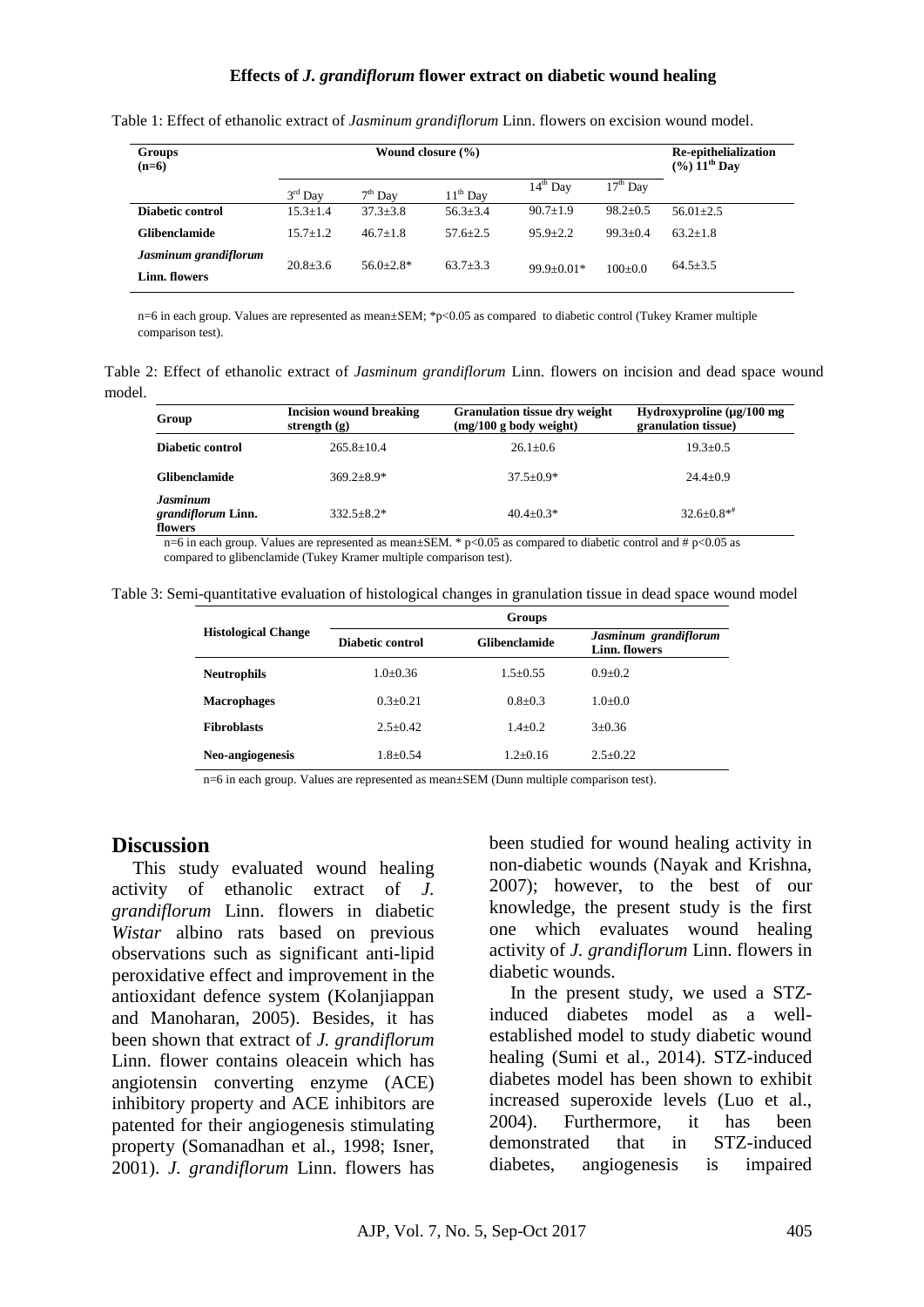(Teixeira et al., 1999). Thus, STZ-induced diabetes model provides suitable opportunity to study the effects of a given agent on diabetic wound healing. Glibenclamide was used as positive control as it has been demonstrated that lowering the blood glucose in diabetes helps to promote wound healing (McMurry, 1984). This positive control group helps to differentiate if ethanolic extract of *J. grandiflorum* Linn. flowers have any additional advantage in promoting diabetic wound healing over blood glucose lowering agents.

In excision wound group, wound contraction, on the  $7<sup>th</sup>$  and  $14<sup>th</sup>$  postwounding days was significantly more than diabetic control group while on the  $11<sup>th</sup>$  post-wounding day, it was nonsignificantly more than diabetic and positive control group. This is in accordance with a previous study which showed significant wound contraction as compared to non-diabetic control (Nayak and Krishna, 2007). Re-epithelialization on the  $11<sup>th</sup>$  post-wounding day was higher than diabetic control but could not reach a statistically significant difference. Both of the parameters of excision wound healing i.e. wound contraction and wound reepithelialization, did not show any significant improvement as compared to glibenclamide which suggests that ethanolic extract of *J. grandiflorum* Linn. flowers has no additional advantage over blood glucose lowering agents.

Ethanolic extract of *J.grandiflorum* Linn. flowers significantly increased incision wound breaking strength, granulation tissue dry weight and hydroxyproline contents compared to control. Furthermore, *J.grandiflorum* Linn. significantly increased hydroxyproline content in granulation tissue compared to glibenclamide group. These findings are also in accordance with a previous study (Nayak and Krishna, 2007). Hyperglycemia associated with diabetes mellitus is responsible for the generation of reactive oxygen species (ROS), which in turn create excessive oxidative stress (Schmidt et al., 1994). Increased oxidative stress leads to activation of matrix metalloproteinases (MMP) which increases collagen degradation and decreases collagen synthesis (Siwik et al., 2001).The antioxidant property of *J. grandiflorum* Linn. could decrease collagen degradation and increase collagen synthesis which can explain increased dry granulation tissue weight and hydroxyproline content of granulation tissue in treatment group (Umamaheswari et al., 2007).

Neo-angiogenesis is an important factor in wound healing as it provides necessary elements to the wound bed and is necessary for sustaining the newly formed granulation tissue (Kleinman and Malinda, 2000). Extracts of *J. grandiflorum* Linn. are found to have oleacein which has ACE inhibitory property (Somanadhan et al., 1998). The angiogenesis stimulating property of ACE inhibitors is patented with US Patent No. 6,191,144 B1, 2001 (Isner M, 2001). Thus, oleacein component of *J. grandiflorum* Linn. extract may explain improved neo-angiogenesis in granulation tissue obtained from treatment group.

The methods used for estimation of reepithelialization in excision wound and hydroxyproline content in granulation tissue, are relatively crude and less sensitive, and hence, limit interpretation of the results. Different doses of extract would be more explanatory; however, we used a single dose in our study, which is a limitation of our study. Furthermore, immunostaining using a blood vessel marker like CD31 could have been more informative for evaluation of angiogenesis in granulation tissue. However, due to limited resources, it was not examined in our setup.

This study demonstrated that *J. grandiflorum* Linn. significantly enhances wound contraction and granulation tissue formation in diabetic wounds. In addition, it increases new blood vessel formation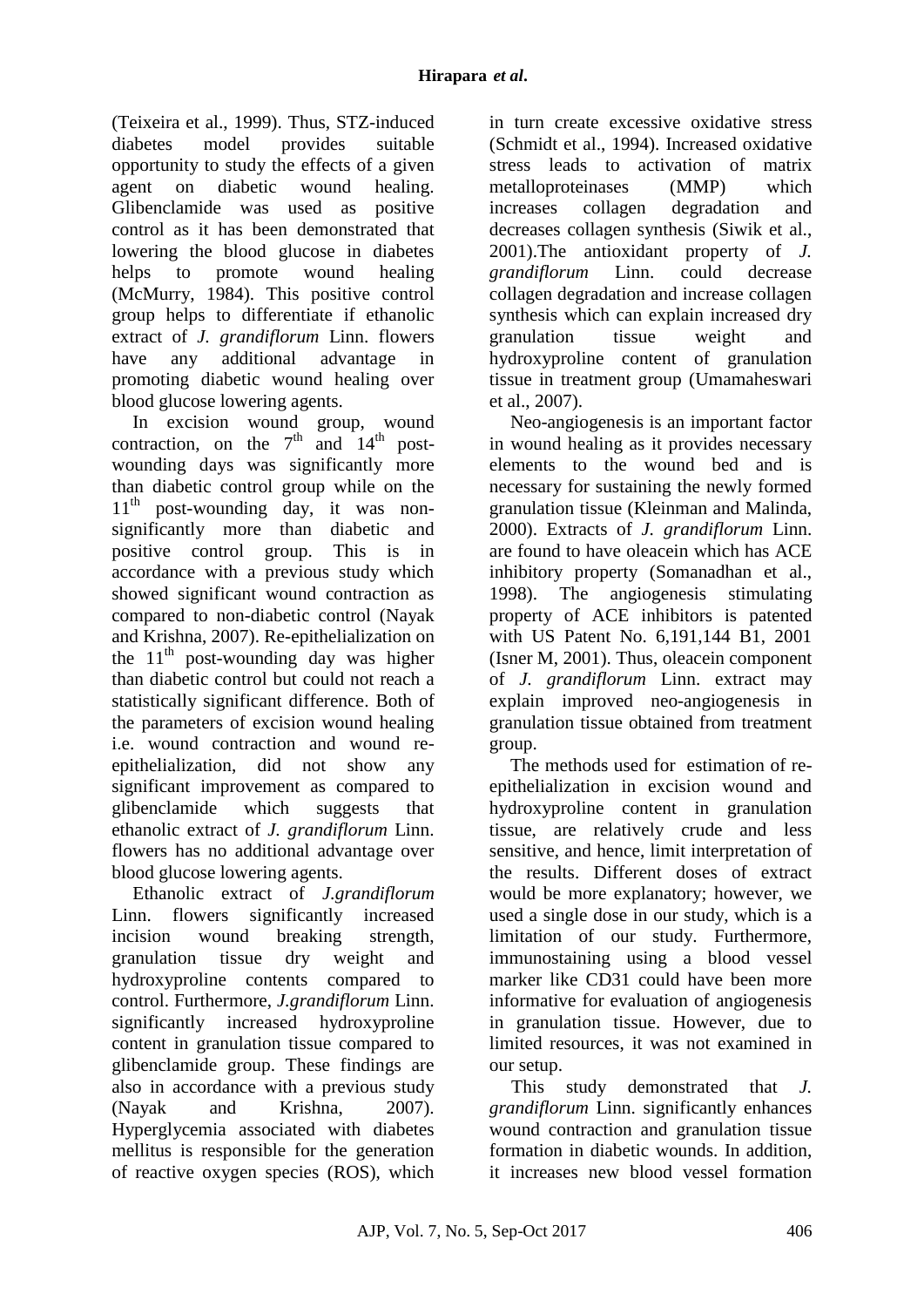which results in rapid healing of chronic wounds like diabetic wounds. Thus, it can be useful in accelerating wound healing process in diabetic patients. Further clinical trials in diabetic patients should be done before the clinical application of ethanolic extract of *J. grandiflorum* Linn. flowers.

### **Acknowledgement**

We are thankful to Leopard Investments Ltd., Vapi, Gujarat for providing us with ethanolic extract of *J.grandiflorum* Linn. flower. We are also thankful to Department of Dental Diagnostic Science at The University of Texas Health Science Center, San Antonio (UTHSCSA), Texas for developing the UTHSCSA Image Tool and making it freely available for research.

### **Conflict of interest**

Authors declare that they have no conflict of interest.

# **References**

- Abramov Y, Golden B, Sullivan M, Botros SM, Miller J, Alshahrour A, Goldberg R and Sand P.2007. Histologic characterization of vaginal vs. abdominal surgical wound healing in a rabbit model. Wound Repair Regen, 15: 80-86.
- Anderson J. 2003. Nitric oxide, atherosclerosis and the clinical relevance of endothelial dysfunction. Heart Fail Rev, 8: 71-86.
- Dipasquale G, Meli A. 1965. Effect of body weight changes on the formation of cotton pellet-induced granuloma. J Pharm Pharmacol, 17: 379-382.
- Ehrlich P, Hunt K. 1969. The effects of cortisone and anabolic steroids on the tensile strength of healing wounds. Ann Surg, 170: 203-206.
- Falanga V.2005.Wound healing and its impairment in the diabetic foot. Lancet, 366: 1736-1743.
- Ghori V, Mandavia R, Patel K, Tripathi CB. 2014. Effect of topical nitric oxide donor (0.2 % glyceryltrinitrate) on wound healing in diabetic Wistar rats. Int J Diab Dev Ctries, 34: 45-49.
- Isner M. 2001. Method of using angiotensin converting enzyme inhibitor to stimulate angiogenesis. U.S. Patent No. 6,191,144.
- Kleinman K, Malinda M. 2000. Role of angiogenesis in wound healing. In: Mousa SA, Angiogenesis inhibitors and stimulators: potential therapeutic implications. pp. 102-110.
- Kolanjiappan K, Manoharan S. 2005. Chemopreventive efficacy and anti-lipid peroxidative potential of Jasminum grandiflorum Linn. on 7,12-dimethylbenz (a) anthracene-induced rat mammary carcinogenesis. FundamClinPharmacol, 19: 687-693.
- Lee H. 1968. Studies on the mechanism of action of salicylate. II. Retardation of wound healing by aspirin. J Pharm Sci, 57: 1042-1043.
- Luo D, Wang Y, Fu WL, Wu J, Chen F.2004.Gene therapy of endothelial nitric oxide synthase and manganese superoxide dismutase restores delayed wound healing in type 1 diabetic mice. Circulation, 110: 2484–2493.
- McMurry JF Jr. 1984. Wound healing with diabetes mellitus. Better glucose control for better wound healing in diabetes. SurgClin North Am, 64: 769-78.
- Mishra SB, Mukerjee A, Vijayakumar M. 2010. Wound healing activity of the aqueous alcoholic extract of *Jasminum Grandiflorum*linn leaves. Pharmacologyonline, 3: 35-40.
- Morton J, Malone H. 1972. Evaluation of vulneray activity by an open wound procedure in rats. Arch Int Pharmacodyn Ther, 196: 117-126.
- Nayak S, Krishna M. 2007. Influence of ethanolic extract of Jasminum grandiflorum Linn flower on wound healing activity in rats. Indian J Physiol Pharmacol, 51: 189– 194.
- Paarakh S, Paarakh P. 2009. Jasminum grandiflorum Linn (Chameli): Ethnobotany, Phytochemistry and Pharmacology – A review. Pharmacology Online News lett, 2: 586-595.
- Patil M, Saini R. 2012. Anticonvulsant activity of methanolic extract of Jasminum grandiflorum Linn in experimental animals. Res J Pharm Biolog Chem Sci, 3:43-49.
- [Ramsey](http://care.diabetesjournals.org/search?author1=S+D+Ramsey&sortspec=date&submit=Submit) SD, Newton K, Blough D, McCulloch DK, Sandhu N, Reiber GE, Wagner E. 1999. Incidence, outcomes, and cost of foot